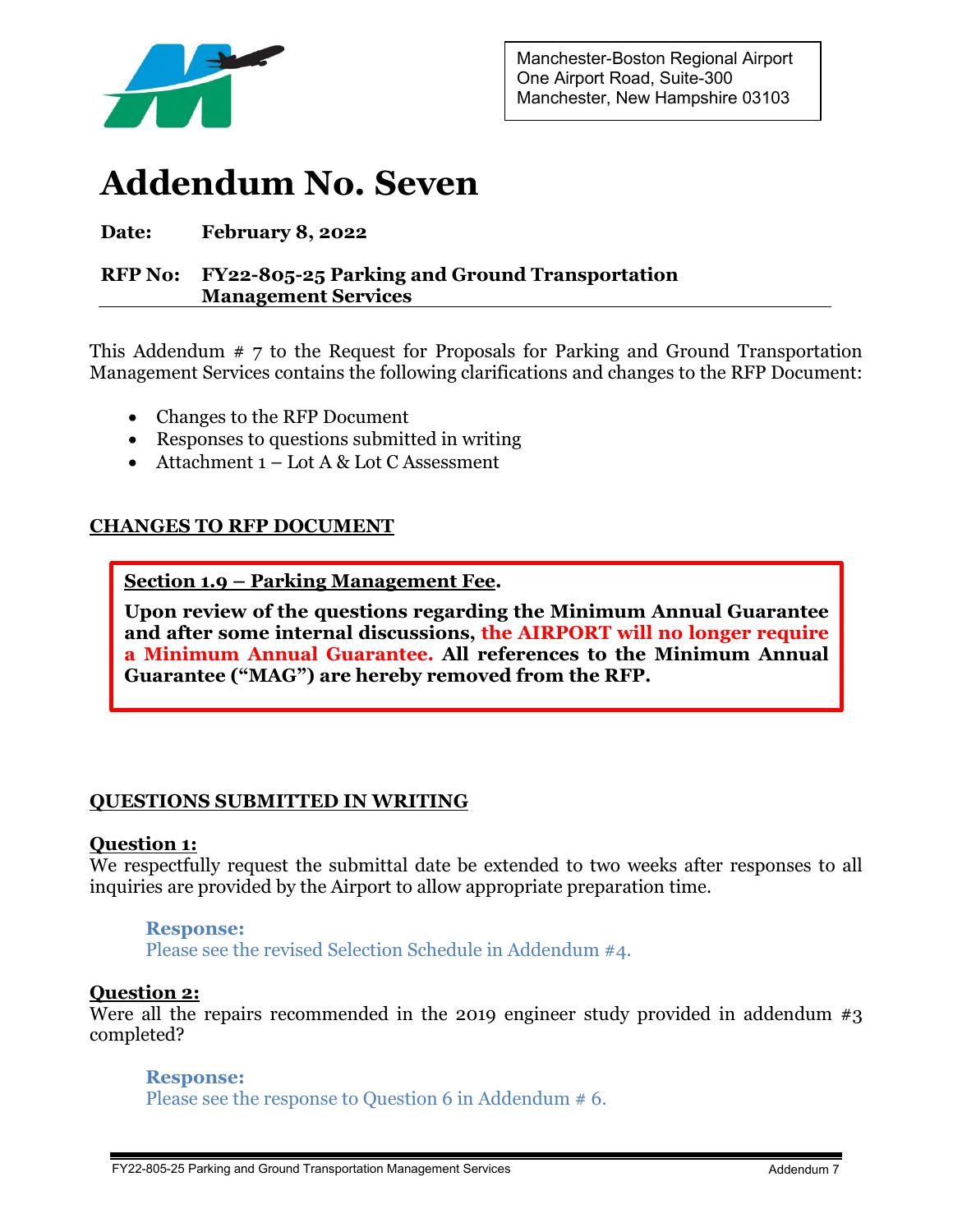# **Question 3:**

Is the ground transportation revenue collected and remitted by the operator? Is that revenue considered part of the overall revenue for calculation of the management fee? Please provide annual revenue collected for ground transportation operations over the last three years.

## **Response:** Please see the responses to Questions 29, 30, and 52 in Addendum #5. The annual ground transportation revenue is unrelated to this RFP and the Proposal.

# **Question 4:**

The sample agreement provided is a Management agreement style contract. Typically, in these style contracts a Minimum Annual Guarantees are not required. When a Minimum annual guarantee is required, the Operator typically retains all revenue. Please clarify the Airport's preferred contract format.

#### **Response:**

Upon review of the questions regarding the Minimum Annual Guarantee and internal discussions, the AIRPORT will no longer require a Minimum Annual Guarantee.

# **Question 5:**

Since the Airport is requiring that all revenue is deposited daily the \$6,000,000 performance bond seems extreme. Would airport consider reducing the Performance Bond to the amount of the annual management fee? This would better reflect the Airports costs if for some reason the operator does not perform or needs to be replaced?

# **Response:**

Yes. Pursuant to the response to Question 4 above, a Minimum Annual Guarantee is no longer required. The Performance Bond shall be equal to the anticipated Management Fee for the applicable year.

# **Question 6:**

Addendum # 4 states that the sample agreement is "AS IS". There will obviously need to be changes to the document based on what the Airport opts as far as service and capital "menu" options provided within the proposals. Please clarify if appropriate and agreed upon negotiated changes will be made to the document prior to execution.

# **Response:**

The CITY is open to changes to the Professional Services Agreement, provided that such changes do not substantially alter the terms of the sample provided in Addendum #4.

# **Question 7:**

If we have exceptions to the Agreement should those be listed in an Exhibit (outside the 50 page limitation) and is the preference that the proposer add proposed resolution to any exceptions?

# **Response:**

Exceptions may be drafted as the respondent sees fit and may be provided in an Exhibit outside of the page limit.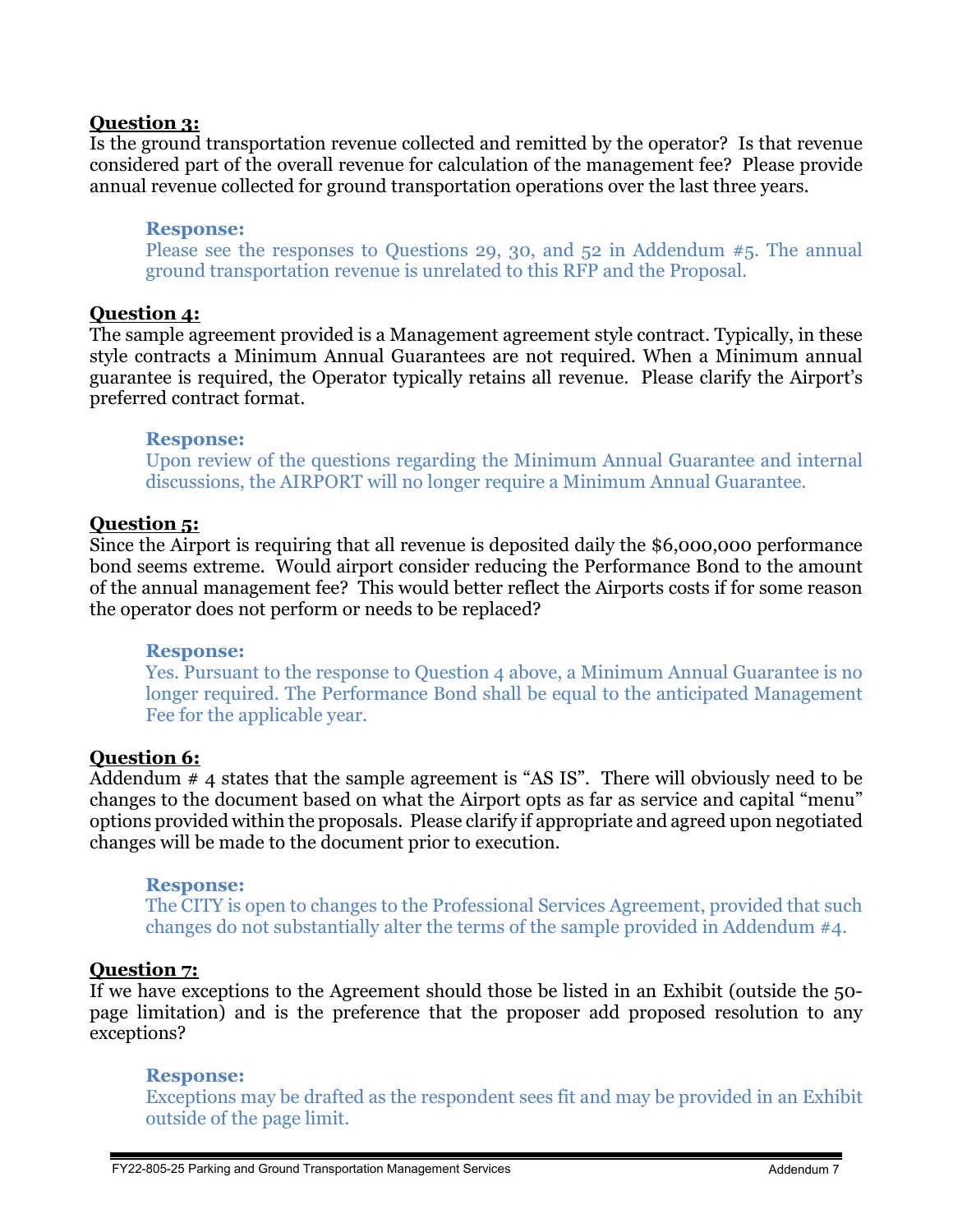# **Question 8:**

Please clarify that the 8 daily inspection in this section does not mean the operator is required to pay for and enact repairs to the elevators and or escalators. If the operator is required to, is there currently an elevator and escalator maintenance contract in place? What is the cost of the annual maintenance agreement? And should this cost be included in our management fee?

## **Response:**

Please see the responses to Questions 37 and 58 in Addendum #5.

# **Question 9:**

Does the Airport have a current inventory of bulbs, ballasts and fixtures for the garage, Lot A and Lot C that they will be providing the operator? If so, please provide that inventory.

**Response:** No.

# **Question 10:**

Does the Airport have a bucket truck for use by the operator to repair and replace lights on light poles?

**Response:** No.

# **Question 11:**

Does the airport provide dumpster access or a dumpster for use by operator for discarding all trash from the facility or should the operator include dumpster rental in our management fee?

#### **Response:**

The AIRPORT will provide access to a dumpster.

# **Question 12:**

Can the airport please provide some historical annual expense cost for snow and ice removal from the required facilities including Lot A, Garage and Lot C.

# **Response:**

The scope of the AIRPORT'S previous contract for snow removal was outside the bounds of the RFP, for a flat fee of \$300,000 for the season. Given the reduced scope, the CITY expects that the CONTRACTOR'S snow removal expenses will be less.

# **Question 13:**

Pursuant to Section D1.(6) in Appendix E of the RFP, the operator is responsible for the cost of the annual inspection, will the operator also be responsible for the cost of all recommended repairs that are a result of the inspection? If yes, are these repairs to be included in the management fee or reimbursed outside of management fee?

#### **Response:**

CITY and CONTRACTOR shall negotiate the extend of CONTRACTOR'S responsibilities for costs of repairs, dependent upon the scope and severity of the issues found.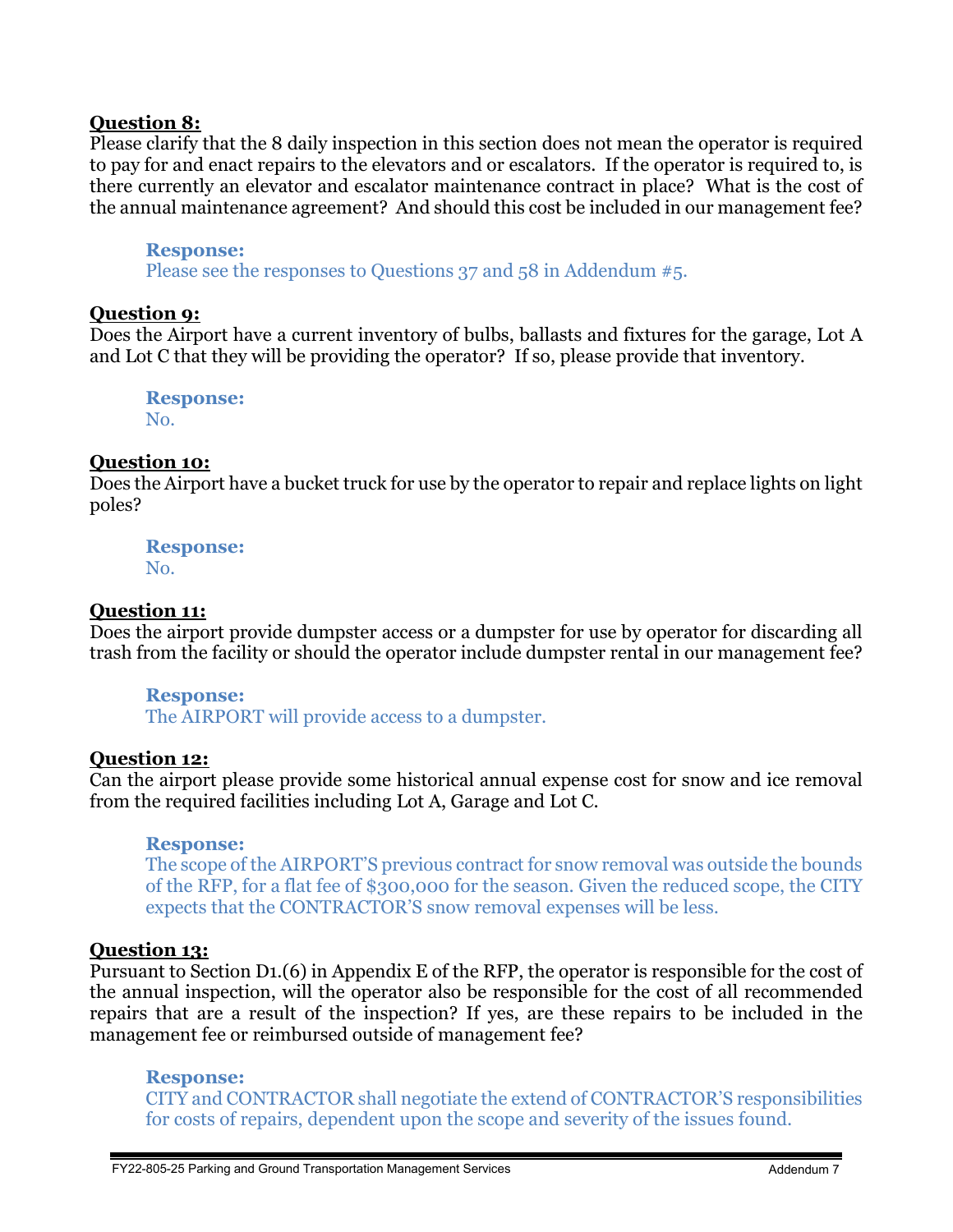# **Question 14:**

Are the expenses including sealcoating blacktop surfaces and striping all lots every other year as well as crack seal, pot hole repair, etc. to be included in the management fee or reimbursed outside the management fee?

# **Response:**

Yes, such expenses shall be included in the Management Fee for all lots open during the applicable time period.

# **Question 15:**

Please clarify if effective date and operational start date will occur on the same date. Will the Agreement be executed in advance (two to four months) to provide the Operator sufficient time for procurement of all necessary capital expenditures?

## **Response:**

The Effective Date of the Agreement will occur prior to the commencement of the Initial Term of the Agreement on July 1, 2022. The Professional Services Agreement sample will be modified to reflect this.

# **Question 16:**

Other than the monthly management fee what other expenses does the Airport anticipate being invoiced for monthly by the Operator?

#### **Response:**

The only invoices the CITY expects to receive from the CONTRACTOR, other than the Management Fee, are any invoices necessary due to unanticipated costs occurring outside the scope of the Agreement.

# **Question 17:**

Does the operator have approval rights for the extensions or is it at the sole direction of the Airport Director?

# **Response:**

Per Section 5.02 of the Professional Services Agreement, the renewal of the Agreement is at the discretion of the Director.

# **Question 18:**

There is obviously significant capital expenditure in this opportunity. If the Agreement is cancelled for any reason (Convenience or Cause), is the Airport/City willing to reimburse operator for any unamortized portion of their investment?

#### **Response:**

Please see the response to Question 61 in Addendum #5.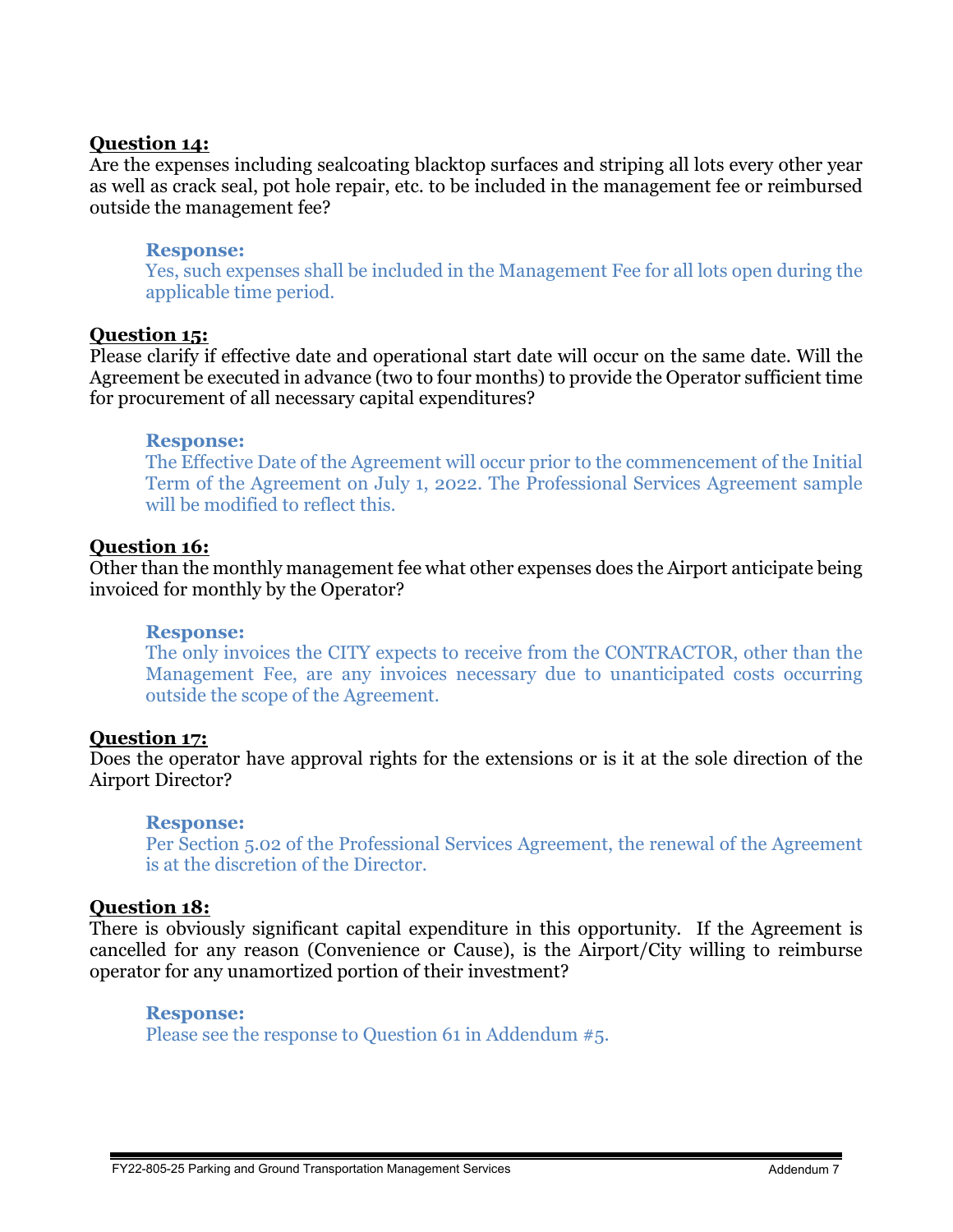# **Question 19:**

Section 7.01 of the Professional Services Agreement in Addendum #4 states that the City reserves the right to select and utilize multiple operators for this opportunity. If this was to occur how would contractual requirements be divided and City assure revenue would not be diluted?

# **Response:**

In the event that the CITY believes an aspect of the Work can be completed in a less expensive manner, the CITY may direct the CONTRACTOR to not do such work, the cost would not come out of the parking revenue, and the Management Feed would be reduced accordingly.

# **Question 20:**

If the Operator is required to remit all revenue daily to a designated Airport account will the Airport then remit any current or future local or state sales tax to the appropriate governmental authority?

# **Response:**

No. Per Section 1.9(f) of the RFP, the CONTRACTOR shall remit any applicable state and local sales taxes directly to the appropriate governmental entity.

# **Question 21:**

Is the management fee to be calculated prior to payment of applicable sales tax if there are any now or in the future?

# **Response:**

No. The Management Fee shall be calculated after all taxes are taken out.

# **Question 22:**

Given the response to Question 22, Addendum #3 makes the credit/debit card processing fees the operators expense is the requirement of net 2.5% processing fee waived?

# **Response:**

Respondents are free to propose alternative credit card fee percentages. However, as such fees are to be included in the Management Fee, the CITY anticipates such a change will be reflected in the proposed Management Fee.

# **Question 23:**

We are requesting additional clarification regarding the conduit within the facilities. We understand the fiber is at the main plaza and the exit of lot C, but what is the run to each of the other lanes. We assume everything runs back to the main office. What is the connection between the bus lanes and the demark (office) or lot A and the demark? How is the cabling run from the exit of lot C to the entrance on the other side of the parking lot? Are we to assume conduit is good? Is it Cat6, Fiber, or 485 cabling?

## **Response:**

Please see the response to Question 5 in Addendum #6.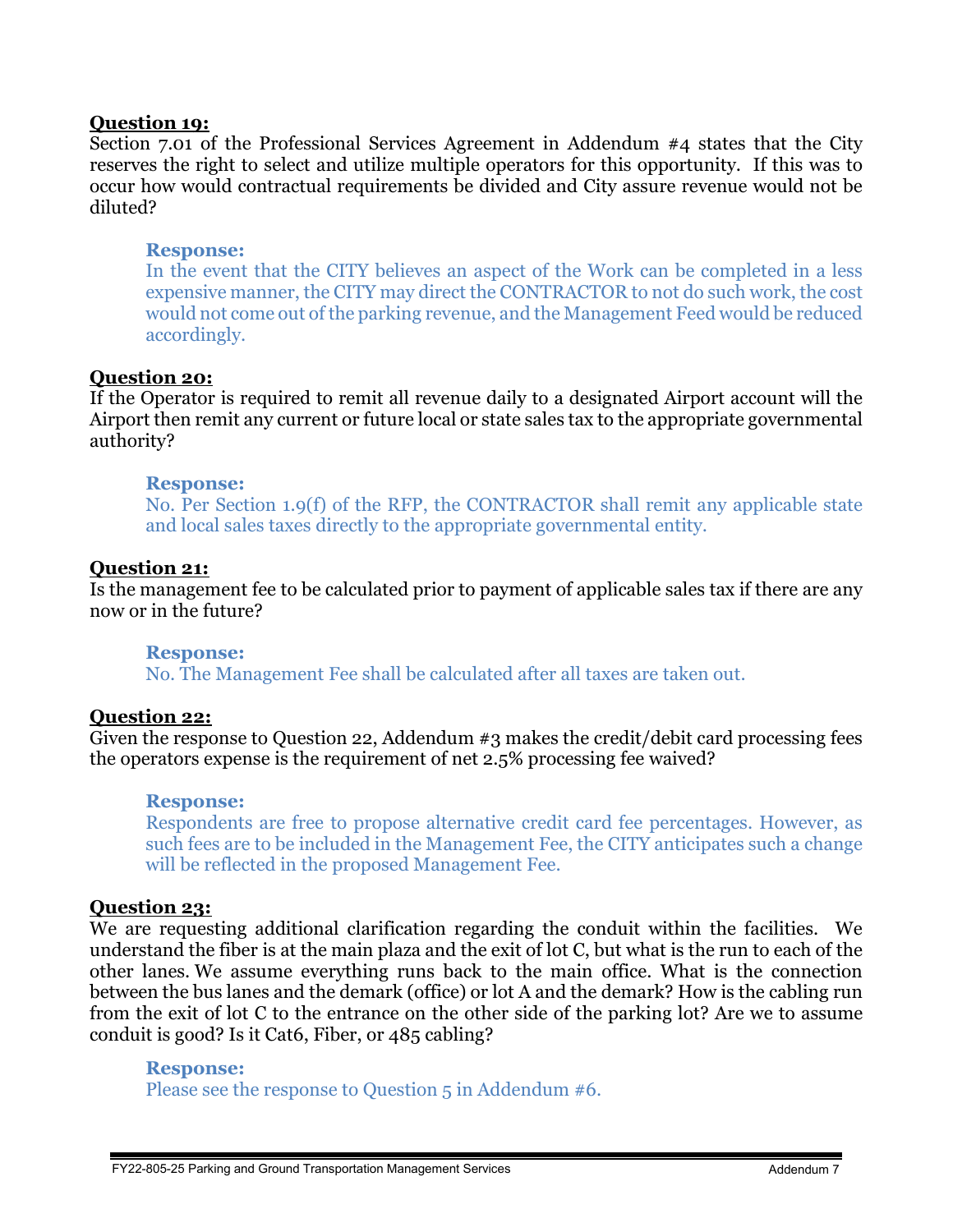# **Question 24:**

Would the Airport/City consider only accepting electronic copy submissions instead of hard copies given current COVID conditions?

# **Response:**

Proposals must be submitted pursuant to the requirements of Section 2.3 of the RFP. The Airport has conducted other procurement activities during the COVID pandemic without requiring a change to electronic submissions.

# **Question 25:**

Will the City accept proposals with a Minimum Annual Guarantee that is less than \$6M?

# **Response:**

Pursuant to the response to Question 4 above, upon review of the questions regarding the Minimum Annual Guarantee and internal discussions, the AIRPORT will no longer require a Minimum Annual Guarantee.

# **Question 26:**

Is the City willing to insert language into the agreement that allows the Operator to renegotiate the minimum annual guarantee and management fee percentages in the event there is a catastrophic event causing a significant reduction in enplanements such as 9/11 or the COVID-19 pandemic?

# **Response:**

Yes. It is the intention of the CITY that the Management Fee percentages act as guideposts, with the understanding that the actual Management Fee may need to be an annual discussion with the CONTRACTOR to reflect the realities of the AIRPORT'S operations at that time.

# **Question 27:**

In Addendum #5, the City provided a 3-year history of Total Operating Expenses in response to Question #6. Do the total Operating Expenses provided include:

- Credit card processing fees
- PARCS equipment maintenance contract
- GT equipment maintenance
- Subcontracted snow removal
- Snow removal from roof of garage
- Sweeping/Power washing
- Striping
- Pavement repair/crack seal
- Replacement of lights/fixtures
- Annual engineering survey/pavement assessment
- Garage maintenance
- Performance bond
- Fuel for shuttles
- Telephone service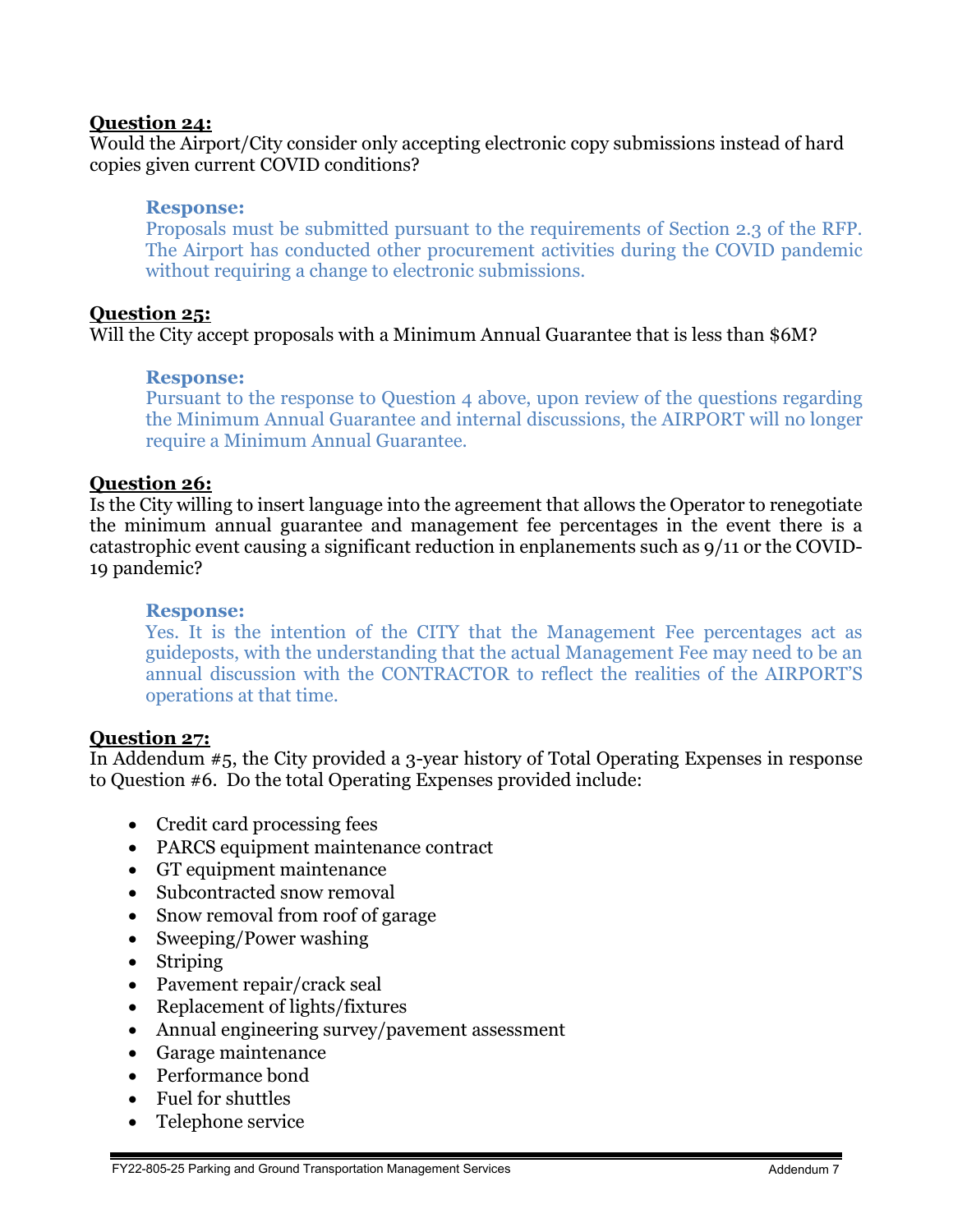- Internet service
- Cell phone
- PCI compliance/monitoring/annual attestation

# **Response:**

None of the above were part of the operating expenses referenced in Question 6 of Addendum #5.

# **Question 28:**

Please provide the actual credit card processing fees by fiscal year for 2019-2021.

## **Response:**

| -----------        |                   |
|--------------------|-------------------|
| <b>Fiscal Year</b> | <b>Total Fees</b> |
| 2019               | \$10,109.00       |
| 2020               | \$7,347.00        |
| 2021               | \$2,806.44        |
|                    |                   |

# **Question 29:**

How much did the City pay for the cost of the assessment of the parking garage that was conducted in 2019?

# **Response:**

The referenced assessment was part of a bond certification report which the AIRPORT conducts every three years. The AIRPORT will continue to pay for these assessments.

# **Question 30:**

Please provide the two most recent reports of the surface parking facilities similar to what was provided for the garage in response to Question 18 in Addendum #3? What was the cost paid by the City for each of the reports?

# **Response:**

Attached to this Addendum #7 is the relevant portion of the same bond certification report provided in response to Question 18, Addendum #3, demonstrating the assessment applicable to Lots A and C. As stated in Question 29 above, the bond certification report is conducted by the AIRPORT every three years, and the AIRPORT will continue to pay for these assessments.

# **Question 31:**

Based on the City's response to Question 22 in Addendum #3, credit card fees would be treated similarly to any other operating expense incurred by the Contractor. As such, please explain why the City is imposing a 2.5% cap on credit card processing fees?

# **Response:**

Please see the response to Question 22 of this Addendum #7. It is to both parties' benefit that the credit card fees be kept to a minimum.